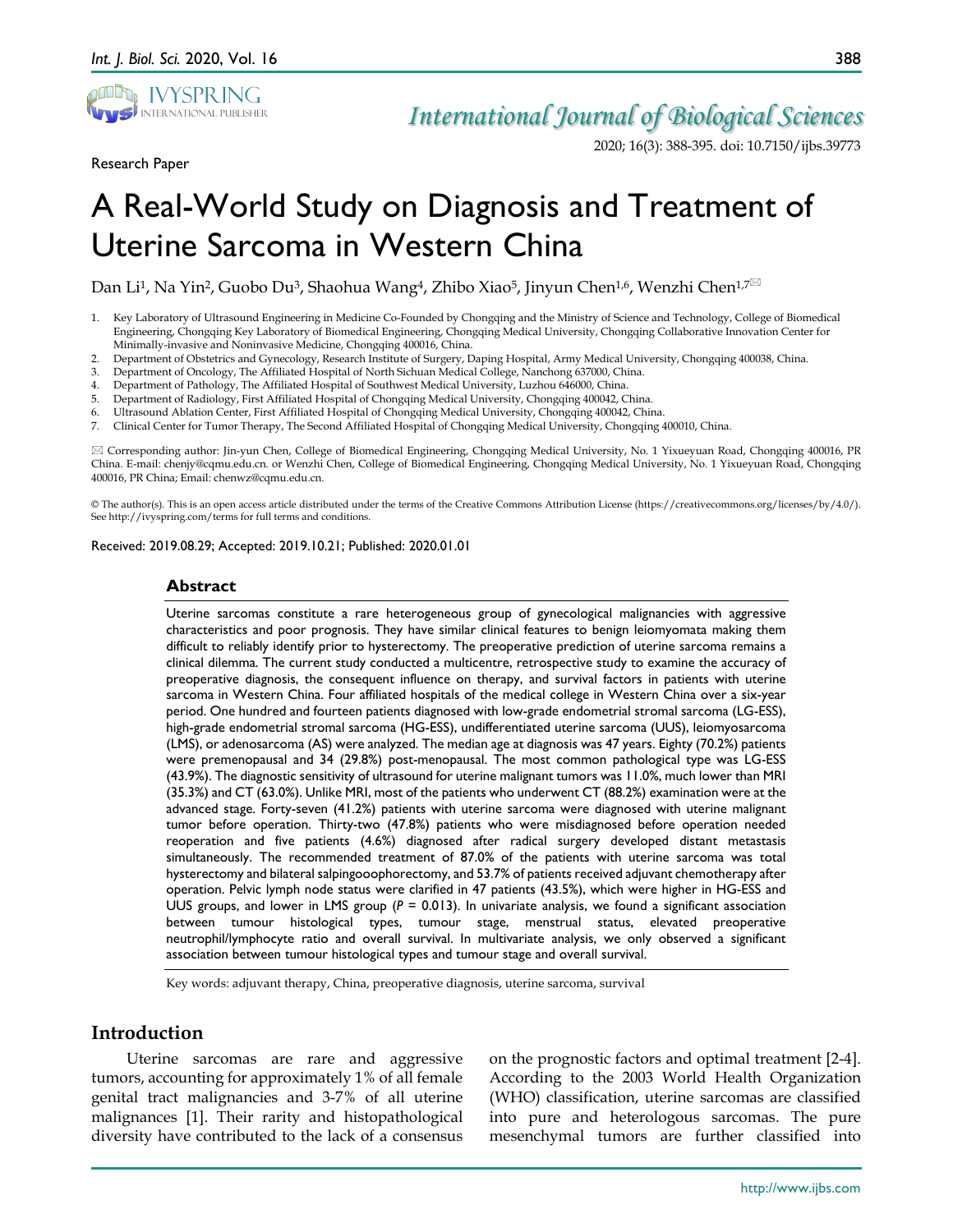leiomyosarcoma (LMS), endometrial stromal sarcoma (ESS), and undifferentiated uterine sarcoma (UUS). The heterologous tumors include carcinosarcoma (CS) and adenosarcoma (AS) [5]. Subsequently, carcinosarcoma has been reclassified as a dedifferentiated or metaplastic form of endometrial carcinoma [6]. Endometrial sarcomas are further classified into the following two main categories: (1) low-grade endometrial stromal sarcoma (LG-ESS); and (2) high-grade endometrial stromal sarcoma (HG-ESS) by the 2014 WHO classification [7]. The prognosis of uterine sarcoma considerably varies according to pathologic type, tumour stage; age and tumour size [2-4]. Surgery correctly performed is imperative and is the most important prognostic factor for most patients. Patients with preoperative suspected uterine sarcoma should be referred to specialist centers where appropriate surgery can be performed. The lack of specific symptoms, signs, or diagnostic techniques for preoperative differentiation from uterine fibroids results in unexpected uterine sarcomas after surgery [8, 9]. If a uterine sarcoma is mistakenly diagnosed as a uterine fibroid and is morcellated via laparoscopy, then serious consequences may arise [10]. Due to the lack of standard treatment for uterine sarcomas, clinicians not only face unexpected uterine sarcomas after surgery, but also consider what is the optimal surgical procedure and adjuvant therapy for these patients. Due to the incomplete staging information, unnecessary surgical procedure is also inevitable. The present study aimed to examine the accuracy of preoperative diagnosis, the consequent influence on therapy, and survival factors in patients with uterine sarcoma in Western China.

## **Materials and Methods**

## **Study subjects**

A retrospective chart review was performed at four affiliated hospitals of medical college in Western China: the first affiliated hospital of Chongqing Medical University in chongqing and the Daping Hospital affiliated to the Army Medical University in chongqing, the affiliated Hospital of North Sichuan Medical College in Nanchong, Sichuan Province, and the affiliated Hospital of Southwest Medical University in Luzhou, Sichuan Province. As this was a retrospective analysis, the ethics committee of these hospitals waived the need for written informed consent from participants. Verbal consent was obtained from each surviving patient and the family of patients who were deceased by the phone call follow-up.

Pathology databases at each institution were searched to identify patients with any type of uterine sarcoma diagnosed between January 1, 2010 and January 1, 2016. The pathology reports were reviewed, and patients diagnosed with LG-ESS, HG-ESS, UUS, LMS, and AS were included. All other sarcomas and patients with recurrent sarcomas were excluded. All patients were newly diagnosed and treated with complete medical history.

Study parameters included age at the time of surgery, menstrual status, clinical findings, blood test results, imaging examinations results, preoperative pathological diagnosis, frozen section diagnosis, postoperative pathological diagnosis, details of the surgical procedures and adjuvant therapy. The primary surgical procedure was defined as the first major surgery (hysterectomy or myomectomy) when sarcoma was either diagnosed or when an attempt at cure was made. Endometrial sampling procedures (hysteroscopy /dilatation and curettage) were noted but not classified as the primary surgical procedure. Data on history of previous cancer diagnoses and history of radiation treatment were extracted.

Patients were followed for overall survival (OS) outcomes. OS was measured from the initiation of histopathological confirmation to death of any cause. Patients without an event or lost to follow-up were censored at the time of the last follow-up visit. The cut-off point for the survival study was October 1, 2018.

#### **Diagnosis and staging**

The diagnoses of all patients were confirmed and the histological types were ascertained by retrieving previous corresponding histological slides. Histopathological classification of uterine sarcomas was according to the 2014 WHO classification system. Patients were restaged using the 2009 International Federation of Gynecology and Obstetrics (FIGO) staging classification.

#### **Statistical analysis**

Statistical analysis was conducted using SPSS for Windows (version 21.0, SPSS). Dichotomous variables were compared using Fisher's exact test or chi-squared test. Continuous variables were compared using the *t-*test or nonparametric test. The optimal cutoff values for the neutrophil /lymphocyte (N/L) ratio were calculated by applying receiver operating curve (ROC) analysis. In the multivariate Cox-regression analysis, the model was adjusted for prognostic factors significantly associated with OS in univariate analysis. Hazard ratio (HR) estimated from the Cox analyses were reported as relative risks with corresponding 95% confidence interval (CI). The association between clinical and N/L ratio with OS was analysed using Kaplan-Meier curves and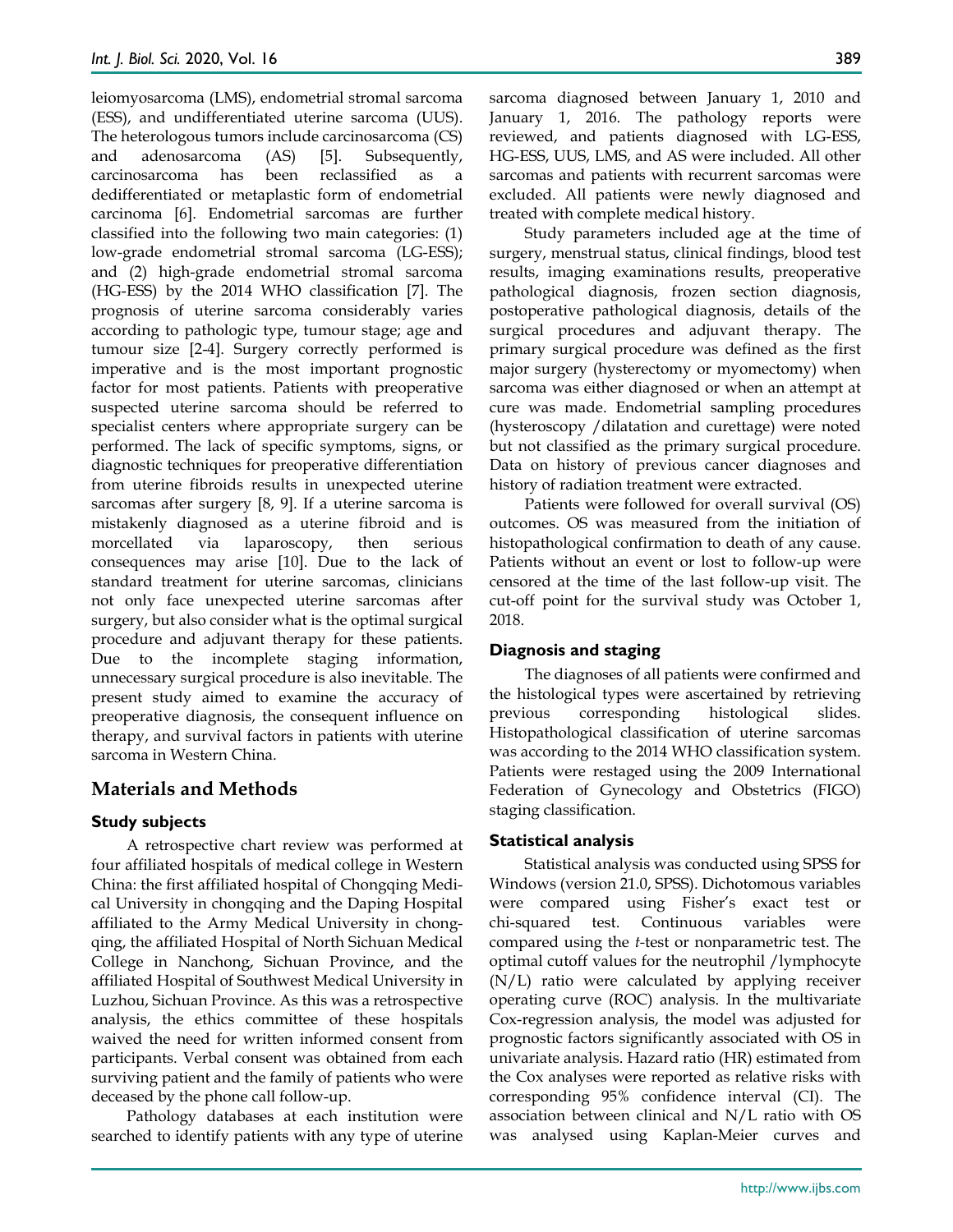compared by the log- rank test. For all statistical tests, *P* < 0.05 was considered significant.

#### **Results**

#### **Patients' characteristics**

A total of 114 uterine sarcoma cases were confirmed for the histological diagnosis and retrieved for this retrospective analysis. Prior histories of cancer were documented in two patients (1.8%). One patient was previously diagnosed with breast cancer, and one had cervical cancer which had previously undergone pelvic radiation treatment. The median age at diagnosis was 47 years (range 20 to 79 years). Eighty (70.2%) patients were premenopausal and 34 (29.8%) post-menopausal. The most common pathological type was LG-ESS (43.9%), followed by LMS (29.8%), and AS (7.0%) was the least common pathological type. Compared with the LG-ESS and HG-ESS groups, the UUS group had the oldest average patient age, of which most were postmenopausal patients. The average tumor size was the largest in LMS group and was statistically significant compared with the LG-ESS group and AS group  $(P = 0.005)$ .

The diagnostic sensitivity of ultrasound for uterine malignant tumors was 11.0%, much lower than MRI (35.3%) and CT (63.0%). Unlike MRI, most of the patients who underwent CT (88.2%) examination were at the advanced stage. Ultrasound had the highest diagnostic sensitivity in UUS group (33.3%), but the difference was not statistically significant.The value of preoperative serum tumor marker CA125 and LDH for the diagnosis of uterine sarcomas is limited, and the preoperative CA125 abnormality and LDH abnormality were found in 24 and 17 of 70 cases, respectively. Forty-two (36.8%) patients were diagnosed with an invasive tumor by preoperative pathology. The majority of patients were preoperatively diagnosed by endometrial sampling (85.7%), and a few by vaginal neoplasm biopsy (14.3%). Endometrium sampling was performed with a blinded fractional curettage (58.3%) or guided by hysteroscopy (41.7%). A total of 48 patients in this study underwent endometrial sampling, and 75% (36 of 48) were diagnosed preoperatively with a uterine malignancy. There was no statistical difference in diagnostic sensitivity between the two endometrium sampling methods ( $P = 0.051$ ). The majority of women with uterine sarcoma presented stage I disease (71.9%). Additional demographics for the study population are shown in **Table 1**.

#### **Preoperative diagnosis and surgical arrangement**

Forty-seven (41.2%) patients with uterine

sarcoma were diagnosed with uterine malignant tumors before operation, five (4.4%) patients were diagnosed by typical imaging findings, and 41 patients underwent a surgical procedure tailored for uterine malignant tumor, with 87.8% following the operation principles for uterine sarcoma. Approximately 79.4% of the LMS cases were misdiagnosed preoperatively, and no patient in the UUS group misdiagnosed before operation. Of the 67 patients (58.8%) who were diagnosed with non-malignant tumors before operation, 22 (32.8%) underwent intraoperative frozen section examination and were highly suggestive of a malignant tumor, including the cases that needed further confirmation. According to the results obtained from frozen section examination, 17 cases (25.4%) had corrected the surgical procedure and changed to the extended range of malignant tumor resection. There were still 32 (47.8%) patients needing reoperation because of non-routine intraoperative frozen section examination, negative freezing results or deferred diagnosis. However, only 18 patients (26.9%) completed. The rest of the 14 (20.9%) patients who were misdiagnosed before operation were not recommended to undergo reoperation because the initial treatments were total abdominal hysterectomy with or without bilateral salpingo-oophorectomy. Surgical arrangements for preoperatively misdiagnosed patients are shown in **Table 2.**

#### **Comprehensive treatment and survival results**

**Table 3** summarizes the treatment for uterine sarcoma patients and shows that, of the 108 patients who underwent surgery, 73.1% underwent abdominal hysterectomy surgeries, 22.1% underwent laparoscopic hysterectomy surgeries, and only 4.6% were diagnosed with uterine sarcoma at the time of open or hysteroscopic myomectomy. Approximately 87.0% patients underwent bilateral salpingooophorectomy surgeries. Pelvic lymph node status were clarified in 47 patients (43.5%), which were higher in HG-ESS and UUS groups, and lower in LMS group  $(P = 0.013)$ . Only one patient  $(0.9\%)$  with LMS had morcellation during their primary surgery. Five patients (4.6%) diagnosed with uterine sarcoma after radical surgery simultaneously developed distant metastasis. Adjuvant chemotherapy were given to 53.7% patients, the vast majority of patients in HG-ESS and UUS groups. Most commonly used chemotherapy combinations were doxorubicin/ ifosfamide and doxorubicin/ dacarbazine, with 4 to 6 cycles. Adjuvant radiotherapies were performed in 17.6% patients. Hormonal therapies were only used to prevent recurrence of LG-ESS (66.7%) in present study.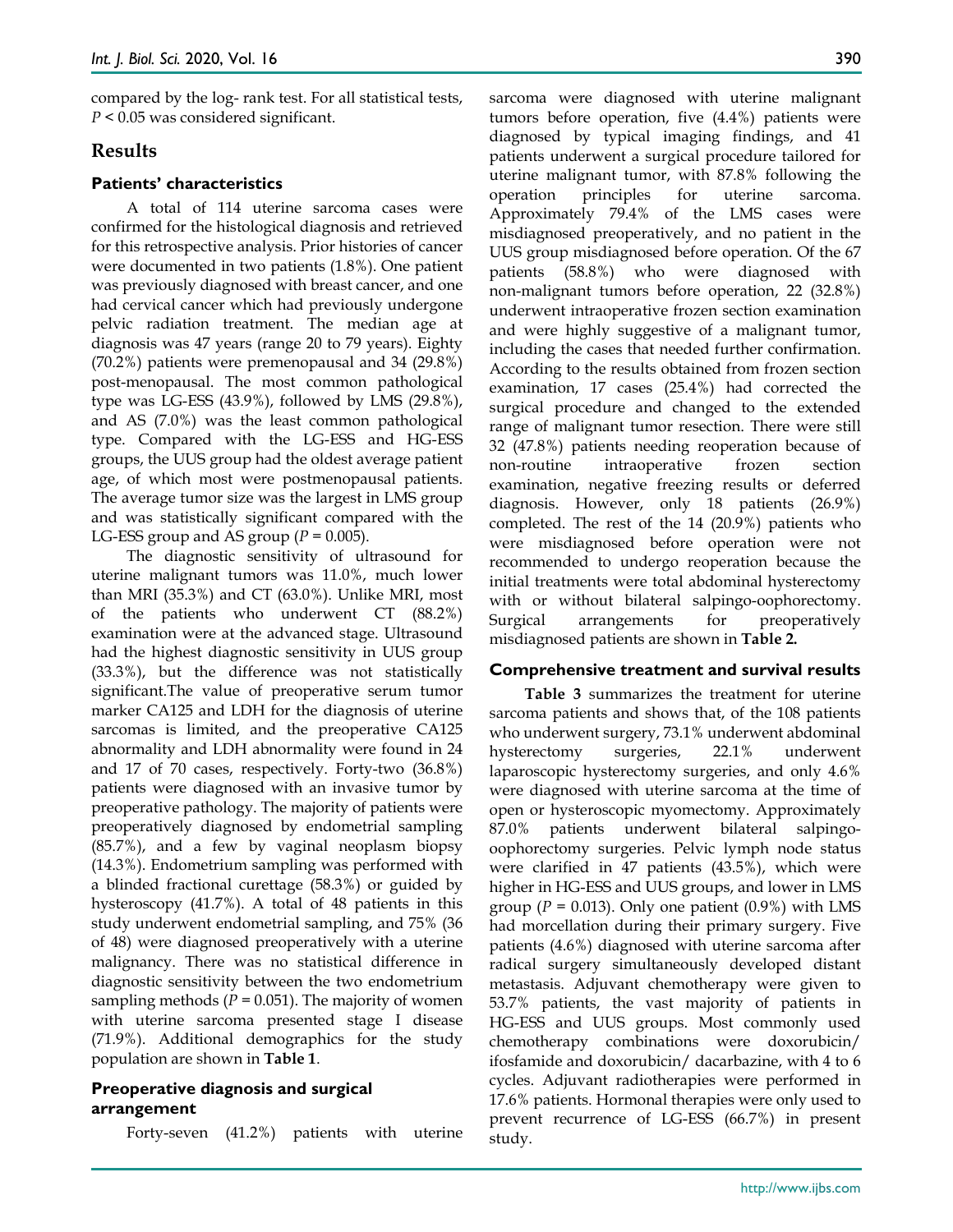| <b>Table 1.</b> The basic characteristics for the patients of uterine sarcoma |
|-------------------------------------------------------------------------------|
|                                                                               |

|                                     | histological types |             |               |              |             |              |
|-------------------------------------|--------------------|-------------|---------------|--------------|-------------|--------------|
| <b>Basic clinical data</b>          | Total              | LG-ESS      | <b>HG-ESS</b> | <b>UUS</b>   | <b>LMS</b>  | <b>AS</b>    |
| No. of patients(n,%)                | 114                | 50(43.9)    | 13(11.4)      | 9(7.9)       | 34(29.8)    | 8(7.0)       |
| Age(years)                          |                    |             |               |              |             |              |
| Median                              | 47                 | 46          | 46            | 58           | 46          | 48           |
| Range                               | 20-79              | 20-68       | $20 - 63$     | 34-66        | 26-71       | 29-79        |
| Tumor size(cm)                      |                    |             |               |              |             |              |
| Median                              | 7.0                | 5.6         | 7.8           | 7.5          | 8.6         | 5.0          |
| Range                               | $1.0 - 27.0$       | 1.0-14.5    | $1.1 - 20.3$  | $2.5 - 15.0$ | 2.0-23.5    | $2.8 - 27.0$ |
| menstrual status                    |                    |             |               |              |             |              |
| premenopausal                       | 80(70.2)           | 38(76.0)    | 9(69.2)       | 2(22.2)      | 26(76.5)    | 5(62.5)      |
| postmenopausal                      | 34(29.8)           | 12(24.0)    | 4(30.8)       | 7(77.8)      | 8(23.5)     | 3(37.5)      |
| US                                  |                    |             |               |              |             |              |
| Benign tumors                       | 56/100(56.0)       | 27/44(61.4) | 5/12(41.7)    | 2/9(22.2)    | 19/28(67.9) | 3/7(42.9)    |
| Malignancy suspected*               | 33/100(33.0)       | 14/44(31.8) | 5/12(41.7)    | 4/9(44.4)    | 7/28(25.0)  | 3/7(42.9)    |
| Malignant tumors                    | 11/100(11.0)       | 3/44(6.8)   | 2/12(16.7)    | 3/9(33.3)    | 2/28(7.1)   | 1/7(14.3)    |
| <b>MRI</b>                          |                    |             |               |              |             |              |
| Benign tumors                       | 16/34(47.1)        | 8/15(53.3)  | 1/5(20.0)     | 1/3(33.3)    | 6/10(60.0)  | 0/1(0)       |
| Malignancy suspected                | 6/34(17.6)         | 3/15(20.0)  | 0/5(0)        | 0/3(0)       | 3/10(30.0)  | 0/1(0)       |
| Malignant tumors                    | 12/34(35.3)        | 4/15(26.7)  | 4/5(80.0)     | 2/3(66.7)    | 1/10(10.0)  | 1/1(100)     |
| <b>CT</b>                           |                    |             |               |              |             |              |
| Benign tumors                       | 5/27(18.5)         | 3/8(37.5)   | 0/5(0)        | 0/1(0)       | 2/9(22.2)   | 0/4(0)       |
| Malignancy suspected                | 5/27(18.5)         | 3/8(37.5)   | 1/5(20.0)     | 0/1(0)       | 1/9(11.1)   | 0/4(0)       |
| Malignant tumors                    | 17/27(63.0)        | 2/8(25.0)   | 4/5(80.0)     | 1/1(100)     | 6/9(66.7)   | 4/4(100)     |
| <b>Tumor marker</b>                 |                    |             |               |              |             |              |
| CA125 abnormality                   | 24/70(34.3)        | 11/30(36.7) | 3/10(30.0)    | 1/6(16.7)    | 8/19(42.1)  | 1/5(20.0)    |
| LDH abnormality                     | 17/70(24.3)        | 5/25(20.0)  | 2/9(22.2)     | 1/6(16.7)    | 8/22(36.4)  | 1/8(12.5)    |
| Preoperative pathological diagnosis |                    |             |               |              |             |              |
| Fractional curettage                | 18/28(64.3)        | 10/14(71.4) | 2/5(40.0)     | 3/3(100)     | 1/3(33.3)   | 2/3(66.7)    |
| Biopsy under hysteroscopy           | 18/20(90.0)        | 9/9(100)    | 1/1(100)      | 4/4(100)     | 4/5(80.0)   | 0/1(0)       |
| Vaginal neoplasm biopsy             | 6/9(66.7)          | 2/3(66.7)   | 1/1(100)      | 0/1(0)       | 1/2(50.0)   | 2/2(100)     |
| FIGO stage <sup>®</sup>             |                    |             |               |              |             |              |
| T                                   | 82(71.9)           | 35(70.0)    | 8(61.5)       | 7(77.8)      | 27(79.4)    | 5(62.5)      |
| $\mathbf{I}$                        | 7(6.1)             | 3(6.0)      | 1(7.7)        | 1(11.1)      | 2(5.9)      | $\Omega$     |
| III                                 | 9(7.9)             | 4(8.0)      | 1(7.7)        | 1(11.1)      | 2(5.9)      | 1(12.5)      |
| IV                                  | 15(13.2)           | 7(14.0)     | 3(23.1)       | $\mathbf{0}$ | 3(8.8)      | 2(25.0)      |

LG-ESS:low-grade endometrial stromal sarcoma; HG-ESS: high-grade endometrial stromal sarcoma; UUS: undifferentiated uterine sarcoma; LMS: leiomyosarcoma; AS: adenosarcoma; \* Malignancy suspected can be understood as an ambiguous conclusion; ¶ One patient at LG-ESS group refused further therapy after diagnosed during endometrial sampling, and had no staging.

|  |  | Table 2. Surgical arrangements for preoperatively misdiagnosed uterine sarcoma patients |  |  |
|--|--|-----------------------------------------------------------------------------------------|--|--|
|  |  |                                                                                         |  |  |

|                                    | histological types |               |               |            |            |         |  |
|------------------------------------|--------------------|---------------|---------------|------------|------------|---------|--|
| Surgical arrangement               | Total              | <b>LG-ESS</b> | <b>HG-ESS</b> | <b>UUS</b> | <b>LMS</b> | AS      |  |
| No. of patients $(n, %)$           | 67(58.8)           | 29(58.0)      | 7(53.8)       |            | 27(79.4)   | 4(50.0) |  |
| Frozen section diagnosis           | 22(32.8)           | 10(34.5)      | 5(71.4)       |            | 5(18.5)    | 2(50.0) |  |
| Tailored accordingly               | 17(77.3)           | 6(60.0)       | 5(100)        |            | 4(80.0)    | 2(100)  |  |
| Reoperation                        | 5(22.7)            | 4(40.0)       |               |            | 1(20.0)    |         |  |
| Postoperative diagnosis            | 45(67.2)           | 19(65.5)      | 2(28.6)       |            | 22(81.5)   | 2(50.0) |  |
| Reoperation recommend              | 27(60.0)           | 11(57.9)      | 2(100)        |            | 12(54.5)   | 2(100)  |  |
| Reoperation completed <sup>*</sup> | 13(48.1)           | 5(45.5)       | 2(100)        |            | 6(50.0)    |         |  |

※ Some patients refuse reoperation; LG-ESS: low-grade endometrial stromal sarcoma; HG-ESS: high-grade endometrial stromal sarcoma; UUS: undifferentiated uterine sarcoma; LMS: leiomyosarcoma; AS: adenosarcoma.

| Table 3. Treatment for the patients of uterine sarcoma |  |  |
|--------------------------------------------------------|--|--|
|--------------------------------------------------------|--|--|

|                                    | histological types |               |               |              |            |              |
|------------------------------------|--------------------|---------------|---------------|--------------|------------|--------------|
| Treatment                          | Total              | <b>LG-ESS</b> | <b>HG-ESS</b> | <b>UUS</b>   | <b>LMS</b> | AS           |
| No. of patients $(n/\%)$           | 114                | 50(43.9)      | 13(11.4)      | 9(7.9)       | 34(29.8)   | 8(7.0)       |
| Surgical procedures                | 108(94.7)          | 45(90.0)      | 13(100)       | 9(100)       | 34(100)    | 7(87.5)      |
| $M$ yomectomy $\blacktriangledown$ | 5(4.6)             | 2(4.4)        | $\mathbf{0}$  | $\Omega$     | 3(8.8)     | $\mathbf{0}$ |
| AH                                 | 79(73.1)           | 29(64.4)      | 10(76.9)      | 9(100)       | 25(73.5)   | 6(85.7)      |
| LH                                 | 24(22.2)           | 14(31.1)      | 3(23.1)       | $\mathbf{0}$ | 6(17.6)    | 1(14.3)      |
| <b>BSO</b>                         | 94(87.0)           | 41(91.1)      | 11(84.6)      | 9(100)       | 29(85.3)   | 4(57.1)      |
| <b>PLND</b>                        | 47(43.5)           | 18(40.0)      | 8(61.5)       | 8(88.9)      | 10(29.4)   | 3(42.9)      |
| OE                                 | 20(18.5)           | 7(15.6)       | 4(30.8)       | 3(33.3)      | 5(14.7)    | 1(14.3)      |
| Adjuvant treatment                 |                    |               |               |              |            |              |
| chemotherapy                       | 58(53.7)           | 20(44.4)      | 11(84.6)      | 7(77.8)      | 17(50.0)   | 3(42.9)      |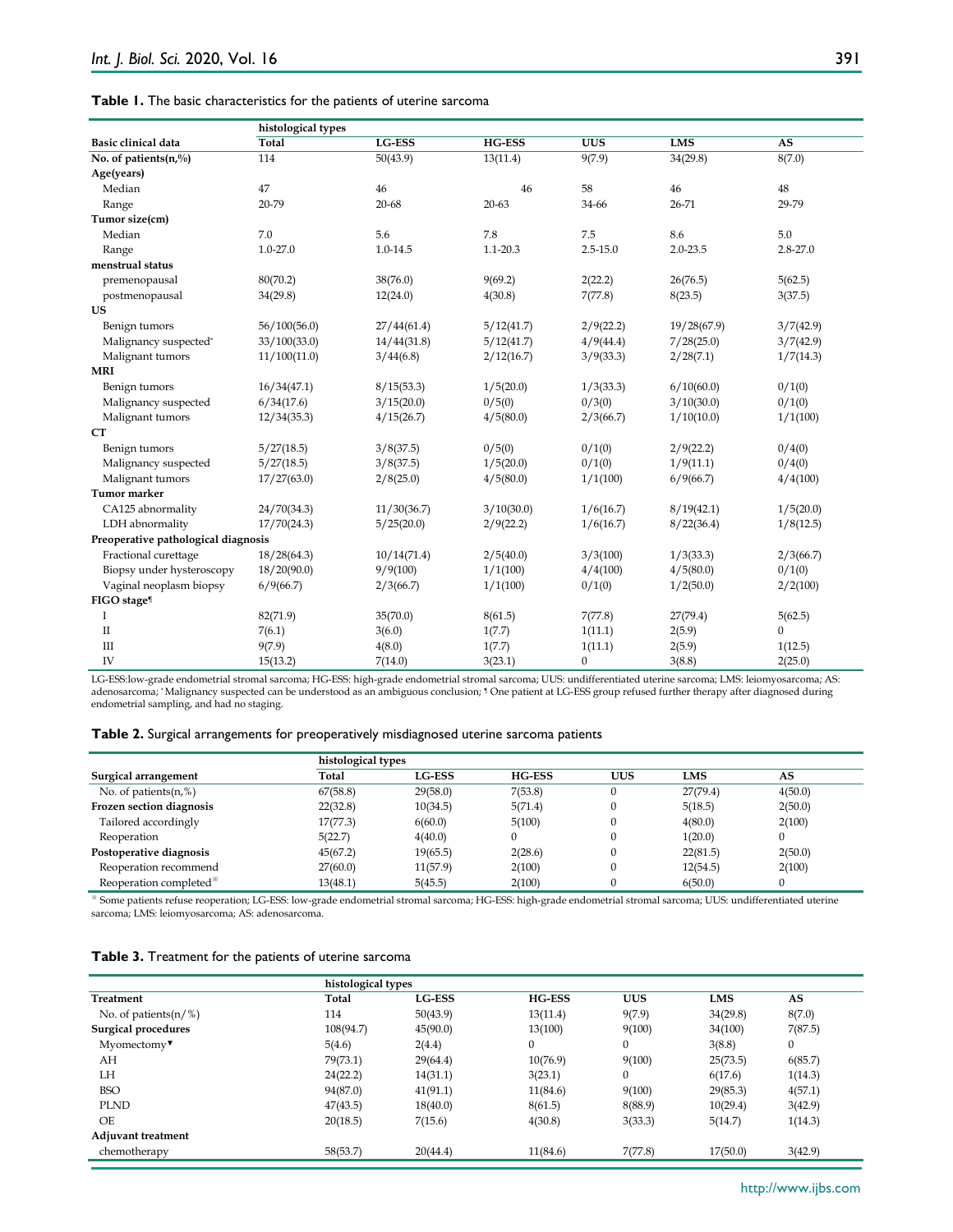| radiotherapy                               | 19(17.6) | 9(20.0)  | 3(23.1) | 6(17.6) | 1(14.3) |
|--------------------------------------------|----------|----------|---------|---------|---------|
| hormone therapy                            | 30(27.8) | 30(66.7) |         |         |         |
| Palliative chemotherapy or hormone therapy | 4(3.5)   | 4(8.0)   |         |         |         |
| Refuse treatment                           | 2(1.8)   | 1(2.0)   |         |         | 1(12.5) |

▼One patient in the LMS group was hysteroscopic myomectomy, and the rest of patients were open myomectomy; LG-ESS: low-grade endometrial stromal sarcoma; HG-ESS: high-grade endometrial stromal sarcoma; UUS: undifferentiated uterine sarcoma; LMS: leiomyosarcoma; AS: adenosarcoma; AH= abdominal hysterectomy; LH=laparoscopic hysterectomy; BSO=bilateral salping-oophorectomy; PLND=pelvic lymphadenectomy; OE=omentectomy.

| Table 4. Cox risk model analysis of prognostic influencing factor for uterine sarcoma |  |  |  |
|---------------------------------------------------------------------------------------|--|--|--|
|---------------------------------------------------------------------------------------|--|--|--|

| Variable                  | Univariate analysis    |                         | Multivariate analysis |         |
|---------------------------|------------------------|-------------------------|-----------------------|---------|
|                           | $HR(95\%CI)$           | P-value<br>$HR(95\%CI)$ |                       | P-value |
| <b>Histological types</b> |                        | 0.001                   |                       | < 0.001 |
| LG-ESS                    | 1(referent)            |                         | 1(referent)           |         |
| HG-ESS                    | 3.626(1.543-8.518)     | 0.003                   | 5.969(2.359-15.103)   | < 0.001 |
| <b>UUS</b>                | 8.019(3.238-19.862)    | < 0.001                 | 18.356(6.043-55.759)  | < 0.001 |
| LMS                       | 1.542(0.724-3.284)     | 0.261                   | 2.294(1.011-5.203)    | 0.047   |
| AS                        | 1.707(0.486-5.999)     | 0.404                   | 2.240(0.479-10.472)   | 0.305   |
| FIGO stage                |                        | < 0.001                 |                       | < 0.001 |
| 1                         | 1(referent)            |                         | 1(referent)           |         |
| П                         | 1.876(0.563-6.258)     | 0.306                   | 3.841(1.097-13.442)   | 0.035   |
| Ш                         | 3.170(1.356-7.409)     | 0.008                   | 3.573(1.468-8.695)    | 0.005   |
| IV                        | 8.676(4.276-17.604)    | < 0.001                 | 14.451(6.359-32.841)  | < 0.001 |
| Age(years)                |                        | 0.512                   |                       |         |
| < 50                      | 1(referent)            |                         |                       |         |
| >50                       | $1.220(0.673 - 2.213)$ |                         |                       |         |
| <b>Menstrual status</b>   |                        | 0.021                   |                       |         |
| premenopausal             | 1(referent)            |                         |                       |         |
| postmenopausal            | 1.974(1.106-3.522)     |                         |                       |         |
| Tumor size(cm)            |                        | 0.316                   |                       |         |
| $\leq$ 5cm                | 1(referent)            |                         |                       |         |
| >5cm                      | 1.400(0.725-2.705)     |                         |                       |         |
| <b>NLR</b>                |                        | 0.008                   |                       |         |
| < 3.61                    | 1(referent)            |                         |                       |         |
| $\geq 3.61$               | 2.265(1.243-4.218)     |                         |                       |         |

LG-ESS: low-grade endometrial stromal sarcoma; HG-ESS: high-grade endometrial stromal sarcoma; UUS: undifferentiated uterine sarcoma; LMS: leiomyosarcoma; AS: adenosarcoma; HR: hazard ratio; CI: confidence interval; NLR: neutrophil/lymphocyte ratio.

## **Discussion**

This retrospective review conducted at four affiliated hospitals of medical college in Western China over a six-year period provides insights into the preoperative diagnosis, treatment and survival of uterine sarcoma. The most frequent type of uterine sarcoma was LG-ESS, which was found in about 43.9% cases, followed by LMS (29.8%) and HG-ESS (11.4%), which was in line with earlier studies on the clinical characteristics of uterine sarcoma in China [11-13]. As ESS was the most common pathological subtype, 76.0% of which in premenopausal patients, and the average age of uterine sarcoma patients in the current study was lower than other retrospective studies [8-9, 11]. The UUS group had the oldest average patient age, and most of which in postmenopausal patients, similar to the findings of a previous study [14].

As of October 2018, the median duration of follow-up was 37 months, ranging from 6 to 100 months. The follow-up rate was 90.6%. Applying ROC analysis the optimal cutoff value for N/L ratio was 3.61 for OS. In univariate analysis, we found a significant association between tumour histological

types, tumour stage, menstrual status, elevated preoperative N/L ratio and OS (**Tables 4**, **Figure 1**). In multivariate analysis, we observed a significant association between tumour histological types and tumour stage and OS (**Tables 4**). The three-year OS was 60.2% for all the patients with uterine sarcoma, 71.1% for LG-ESS, 71.4% for LMS, 57.1% for AS, 27.3% for HG-ESS, and 11.1% for UUS. The three-year OS of different stages of uterine sarcoma were as follows: stage I 75.4%, stage II 57.1%, stage III 33.3%, and stage IV 7.1% (*P* < 0.001).

Preoperative diagnosis of uterine sarcoma is challenging. There are no effective preoperative diagnostic modalities for uterine sarcoma. Several reports suggested that computed tomography (CT), magnetic resonance imaging (MRI), and serum lactate dehydrogenase (LDH) may be helpful in the diagnosis of uterine sarcoma [8, 15]. However, given the cost-effectiveness, those diagnostic tools cannot be applied to all patients with uterine masses. Ultrasound is an initial diagnostic tool for patients with abnormal vaginal bleeding or pelvic pain, as well as for the evaluation of uterine disease [16]. In the present study, the diagnostic sensitivity of ultrasound for uterine malignant tumors was 11.0%, which was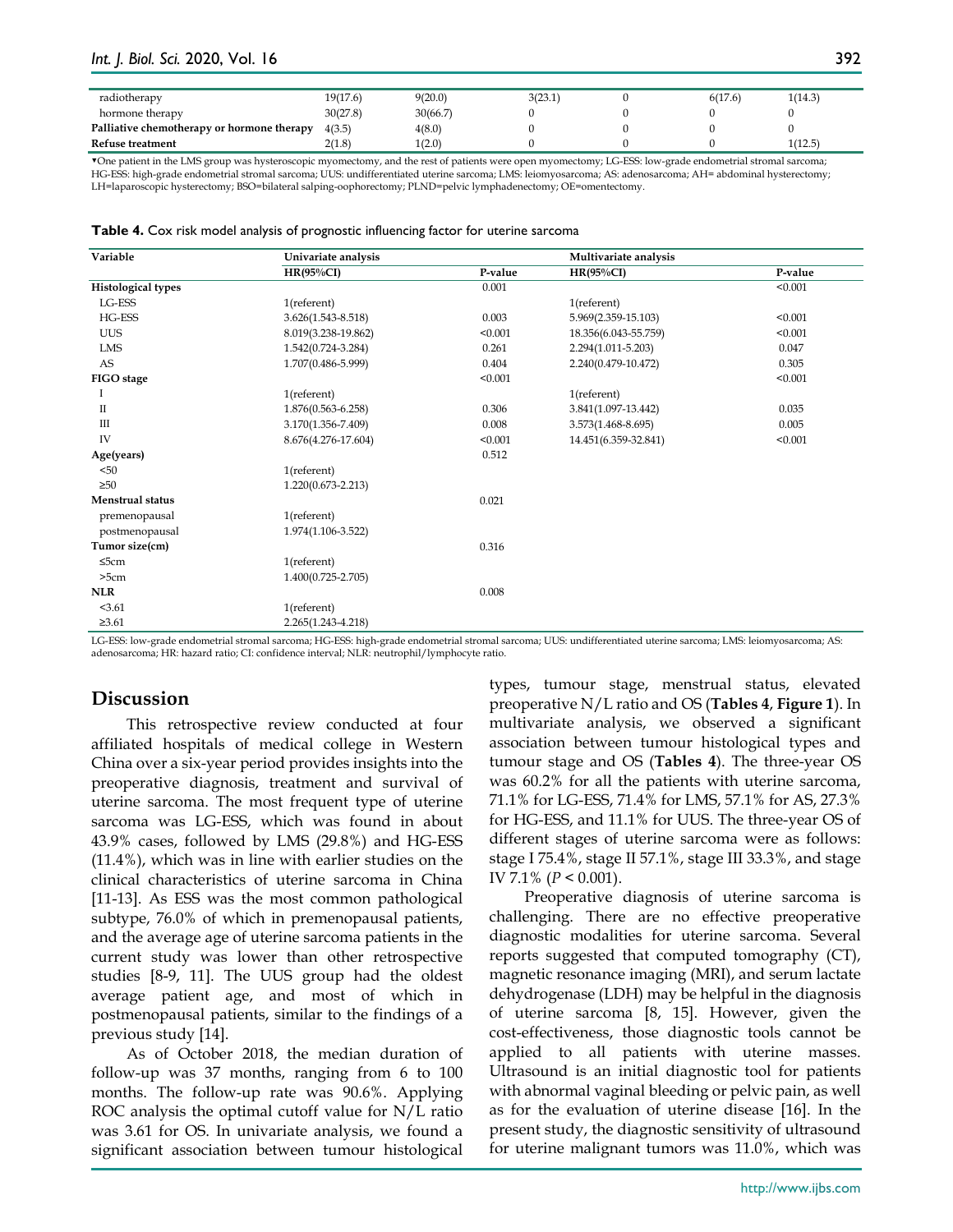much lower than MRI (35.3%) and CT (63.0%). However, 88.2% patients diagnosed by CT examination were in the advanced stage. Ultrasonography was highly sensitive in the diagnosis of UUS, and only 22.2% of patients were misdiagnosed as uterine fibroids before operation. For the high-grade or poorly differentiated endometrial stromal sarcoma, routine imaging diagnosis all showed a higher accuracy compared with the LG-ESS group. For LMS, which arises within the uterine smooth muscle, routine imaging diagnosis was difficult, unless in the advanced stages. Serum CA125 and LDH for the diagnosis of uterine sarcomas are limited in present study, and the preoperative CA125 and LDH abnormalities were detected in 24 and 17 of 70 cases, respectively.

The most reliable preoperative diagnostic method has been found to be tumor biopsy [17]. As previously noted, of the 57 patients who underwent tumor biopsy, 42 (73.7%) were positive for an invasive tumor. Many studies have examined various preoperative diagnostic tools. Wais et al. [9] identified 302 patients with uterine sarcoma, and 114 (51%) underwent preoperative endometrial sampling. Pathology suggested uterine sarcoma in 65% of cases. They presumed that the indication for the sampling was likely due to abnormal uterine bleeding, especially in postmenopausal women. Of the 74 patients (24.5% of this cohort) diagnosed during endometrial sampling, the median age was 58 (range 33 to 89 years), and 51 (69.3%) were postmenopausal. Similarly, Bansal et al. [18] identified 142 patients with uterine sarcoma, and 72 (51%) underwent preoperative endometrial sampling. Pathology suggested an invasive tumor in 86% of cases and predicted the correct histologic diagnosis in 64% of patients. In the latter study, the pathological types of uterine sarcoma included carcinosarcoma, however, for the Wais's study, only LMS and ESS subtypes. In terms of preoperative diagnosis of uterine sarcoma, the CS group showed higher positive cytological results from the endometrial cavity. Cytological abnormalities were rarely detected in the LMS and ESS groups [8]. Our study confirms these findings and found that 75% (36/48) of the patients who underwent preoperative endometrial sampling were diagnosed preoperatively with a uterine malignancy. We were unable to ascertain the indication for the sampling, and presume it was likely due to the hysteroscopic endometrial biopsy that we had a higher predictive value in diagnosing LMS and LG-ESS.



**Figure 1. Kaplan-Meier estimates of overall survival curves of patients with uterine sarcoma.** A.The overall survival of different pathological types; B.The overall survival of different stages; C.The overall survival in different menstrual states; D. The neutrophil/lymphocyte ratio and overall survival. Abbreviations: LG-ESS: low-grade endometrial stromal sarcoma; HG-ESS: high-grade endometrial stromal sarcoma; UUS: undifferentiated uterine sarcoma; LMS: leiomyosarcoma; AS: adenosarcoma; NLR: neutrophil/lymphocyte ratio.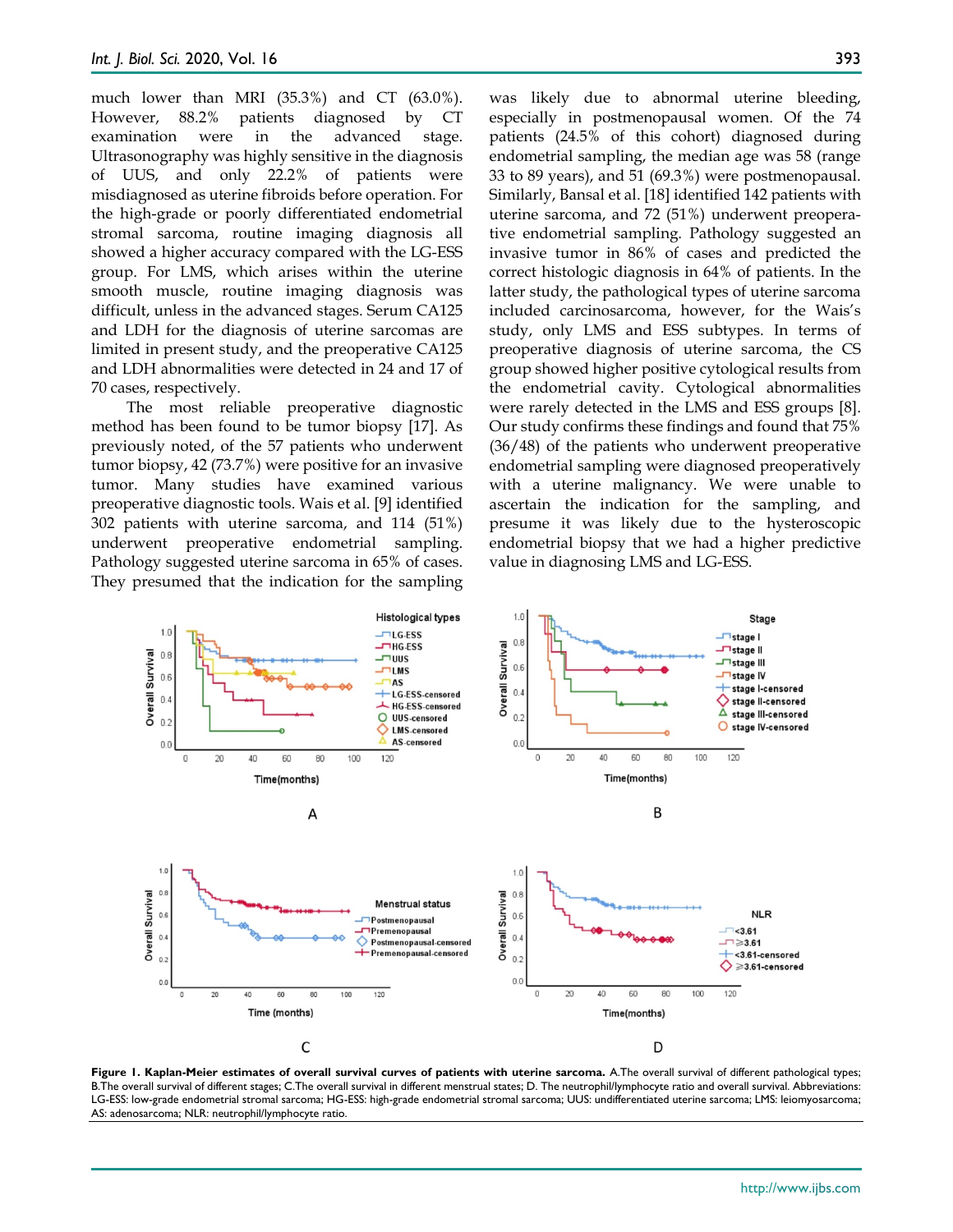By performing a tumor biopsy before surgery, we can diagnose whether the uterine mass is benign or malignant. Thus, we can avoid reoperation or unneeded surgery in cases with distant metastasis or only perform limited procedures such as fertility-sparing surgery, laparoscopic surgery, or transvaginal surgery. In our study, five patients (4.6%) diagnosed with uterine sarcoma after radical surgery were found distant metastasis simultaneously, and one patient (0.9%) with LMS had morcellation during their primary surgery. Frozen section examination can assist the surgeon to tailor the extent of surgery necessary for the individual patient. While the accuracy of frozen section is well documented, errors, or deferred diagnosis may be impossible to avoid due to various factors [19]. In our study, of the 25 patients who underwent intraoperative frozen section examination, 22 (88.0%) were highly suggestive of a malignant tumor, including the cases that needed further confirmation. According to the results obtained from frozen section examination, 17 cases (77.3%) had corrected the surgical procedure and changed to the extended range of malignant tumor resection. Patients' and physicians' understanding of the risks is the foundation of medical decision-making. Whether reoperation or not is affected by many factors. Fourteen (20.9%) patients who were misdiagnosed before operation were not recommended to undergo reoperation by the doctor after surgery because the initial treatments were total abdominal hysterectomy with or without bilateral salpingo-oophorectomy.

Surgery correctly performed is imperative and is the most important prognostic factor for uterine sarcoma [2-3]. The standard treatment for LMS, ESS, UUS, and AS is total hysterectomy. In postmenopausal women, bilateral salpingooophorectomy (BSO) is also recommended. BSO has traditionally been recommended, even in premenopausal women with stage I ESS disease [2]. However, several studies failed to show that BSO affects time for recurrence or OS in stage I disease. Regarding the adverse effects of early surgical menopause, preservation of the ovarian function may be an option for premenopausal women with stage I disease [20]. Preservation of ovarian tissues in women with stage I LMS does not increase the risk of recurrence indicating that preservation of the ovaries in premenopausal women may be possible unless these tissues show macroscopic involvement [21]. Resection of lymph nodes is also controversial. The risk of lymph node metastases has been reported to be very low; thus, routine pelvic lymphadenectomy was not routinely advised unless the lymph nodes were clinically suspected for metastasis. However, these

lymph node tumors are often diagnosed postoperatively [22-23]. The value of post-operative radiotherapy, if any, was to reduce local recurrence and improve local disease, but it had no effect on the overall survival [4]. The role of adjuvant chemotherapy is even more poorly defined than radiation therapy for patients with localized disease but has been considered because of high risk for distant relapse [2]. Due to the lack of standard treatment for uterine sarcomas, clinicians not only face unexpected uterine sarcomas after surgery, but are also confused in terms of selecting the optimal surgical procedure and adjuvant therapy. In the present study, the recommended treatment for 87.0% of the patients with uterine sarcoma was total hysterectomy and bilateral salpingooophorectomy, and 53.7% of patients received adjuvant chemotherapy after operation. In this study, the preservation of ovarian function remains a dilemma, particularly the younger patients affected by early stage ESS. In addition, for most stage I patients, postoperative adjuvant chemotherapy can be avoided, especially the patients in LG-ESS group.

Consistent with other literature reports [2, 4], our prognosis was relatively good for LG-ESS, but poor for the other types. Poor survival was also associated with advanced disease stage. Recent data indicate that inflammatory cells that accumulate around neoplasms have a crucial role in tumour progression and its prognosis [24].An elevated preoperative N/L ratio predicts poor clinical outcome in soft-tissue sarcoma patients and may serve as a cost-effective and broadly available independent prognostic biomarker [25]. In uterine sarcomas, the N/L ratio was shown to be more useful than serum CA 125 for the preoperative differentiation of uterine sarcomas from benign tumours [26]. In univariate analysis, we found a significant association between tumour histological types, tumour stage, menstrual status, elevated preoperative N/L ratio and OS. In multivariate analysis, we only observed a significant association between tumour histological types and tumour stage and OS. However, this study included only 114 uterine sarcoma patients, had a relative short follow-up period and analysed only OS, which might be influenced by other non-tumour related factors, as the main clinical end point.

Further studies should be encouraged to improve the preoperative diagnosis methods of uterine sarcoma and understand the optimal surgical procedure for patients with uterine sarcoma. Also, prospective randomized clinical studies should be performed to evaluate the prognostic influencing factor and the value of adjuvant treatments for patients with uterine sarcoma.